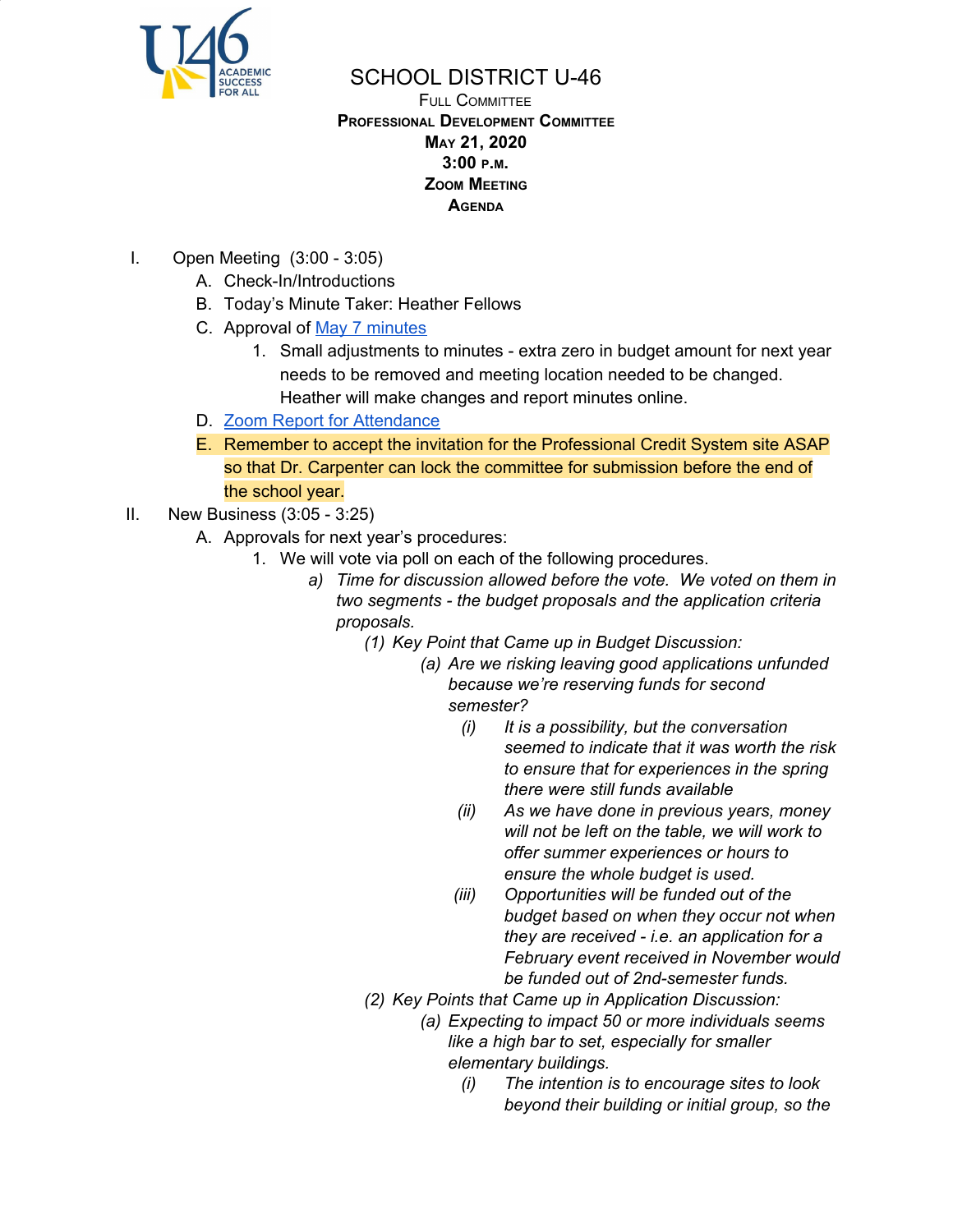

## SCHOOL DISTRICT U-46

FULL COMMITTEE **PROFESSIONAL DEVELOPMENT COMMITTEE MAY 21, 2020 3:00 <sup>P</sup>.M. ZOOM MEETING AGENDA**

> *50 staff member mark could be from opening it up district-wide on a DCD day*

- *(ii) The application doesn't have to guarantee 50 staff members will participate but must have the opportunity for that number to share in the learning*
- *(iii) The focus was to encourage the original group to offer learning to a larger group after the first iteration of the learning.*
- *(b) How does the 20/24 cut off compare to the cutoff score for the individual application score for approving the application?*
	- *(i) Individual application is 32/39 = 82%*
	- *(ii) New Site-Based rubric is 20/24 = 83%*
- 2. Budget
	- a) Split money evenly between first and second semester, all money not used in first semester will roll over into second semester *(1) Poll Vote Results:*
		- *(a) Yes - 73% (24)*
			- *(b) No - 24% (8)*
			- *(c) Abstain - 3% (1)*
		- *(2) Passed.*
	- b) No maximum amount per application
		- *(1) Poll Vote Results:*
			- *(a) Yes - 82% (27)*
			- *(b) No - 18% (6)*
			- *(c) Abstain - 0% (0)*
		- *(2) Passed.*
- 3. Application Criteria
	- a) Site definition: A site, for the purposes of this application, will be defined as U46 staff that share similar job responsibilities. Examples could include staff at one school, a team of job-alike educators in different school sites or a grade level/subject area team.
		- *(1) Poll Vote Results:*
			- *(a) Yes - 97% (33)*
			- *(b) No - 0% (0)*
			- *(c) Abstain - 3% (1)*
		- *(2) Passed.*
	- b) Updated Site Based [Application](https://docs.google.com/document/d/1Q45y_oxcyK9uTe4wekJUEphOWhgaV2nG3qS0sM4nSz0/edit?usp=sharing)

*(1) Poll Vote Results:*